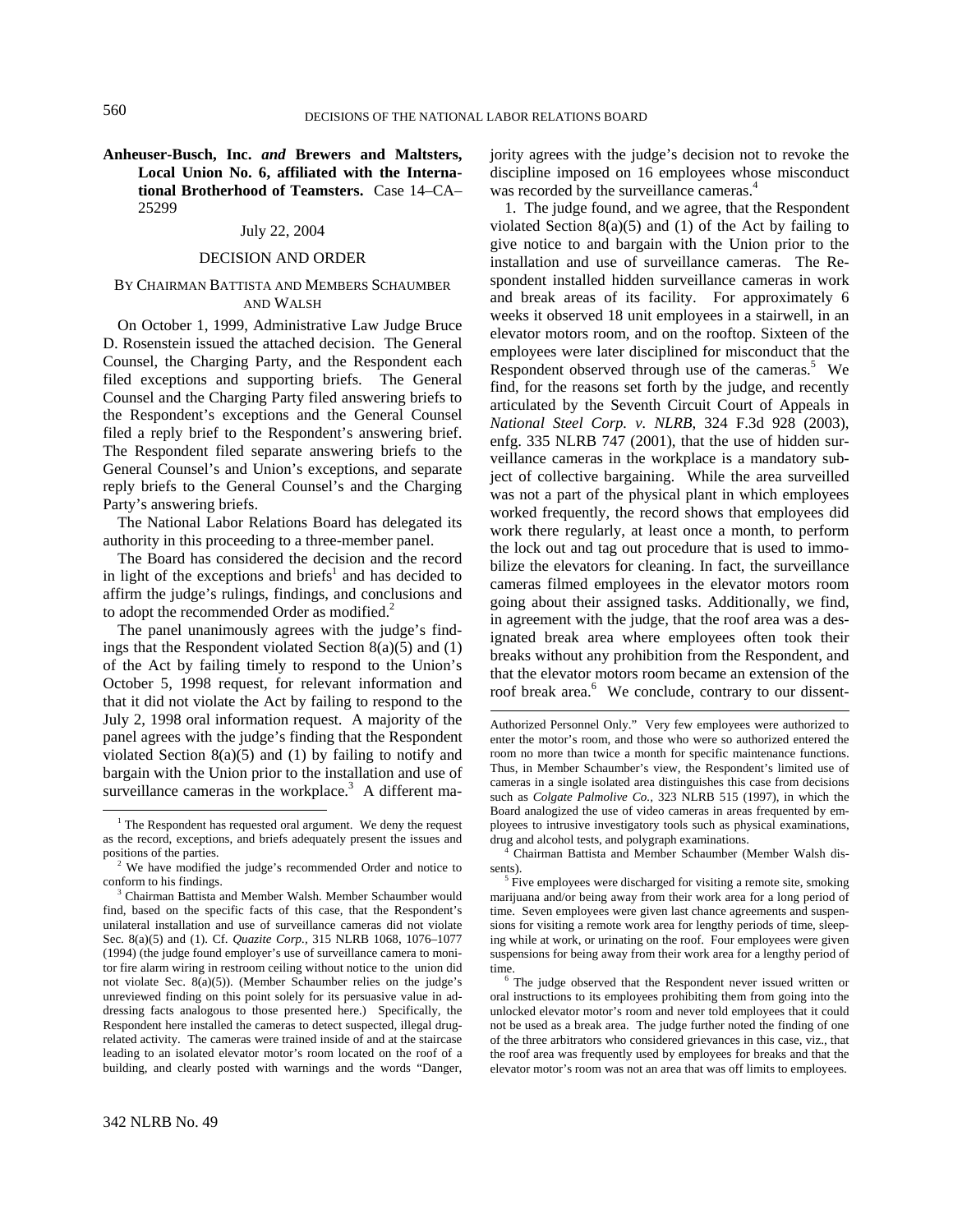$\overline{a}$ 

ing colleague, that the cameras were trained on a work and break area where employees regularly performed their assigned duties and were permitted to take breaks, and therefore the unilateral installation and use of the cameras violated Section 8(a)(5) of the Act.<sup>7</sup>

2. We affirm the judge's proposed remedy, and reject the General Counsel's contention that the Respondent must rescind the discipline received by the 16 employees whose misconduct was observed by the cameras. The judge concluded that the employees' misconduct was in violation of plant rules, and such misconduct was the basis for the suspensions and termination. In these circumstances, the judge found it inconsistent with the policies of the Act, and public policy generally, to reward parties who engaged in unprotected conduct. We agree.

We reject the argument that the discipline must be reversed because it is essentially the fruit of unlawful surveillance, i.e., surveillance without opportunity to bargain. In *Taracorp*, 273 NLRB 221 (1984), the Board found unlawful an investigatory interview that was conducted after the respondent denied the employee's request for union representation.<sup>8</sup> The unlawful interview yielded information of misconduct that was the basis for a discharge. The Board held that the discharged employee was not entitled to reinstatement and backpay. The Board reasoned that there was an insufficient nexus between the unfair labor practice committed (denial of representation at an investigatory interview) and the reason for the discharge (perceived misconduct) to justify a make-whole remedy. *Taracorp,* supra at 223 fn. 13.

The principle that an employee discharged or disciplined for misconduct is not entitled to reinstatement and backpay even though the misconduct is uncovered in an unlawful way, is embodied in the remedial restrictions in Section 10(c) of the Act, which provides:

No order of the Board shall require the reinstatement of any individual as an employee who has been suspended or dicharged, or the payment to him of any backpay, if such individual was suspended or discharged for cause.

As in *Taracorp*, we find an insufficient nexus in the instant case between the Respondent's unlawful installation and use of the cameras and the employees' misconduct to warrant a make-whole remedy.<sup>9</sup> In agreement with the judge, we find that the General Counsel's requested make-whole relief is contrary to the specific remedial restriction contained in Section 10 $(c)$  of the Act.<sup>10</sup>

Our colleague cites cases involving an unlawful unilateral change in a rule regulating employee conduct (e.g., attendance rules or production standards) and discipline of an employee for violating that rule. In such cases, the Board properly revokes the discipline. See *Great Western Produce,* 299 NLRB 1004 (1990). These cases are inapposite, however, as the unilateral change at issue here did not concern employee conduct rules, and the rules that the employees violated were unaltered and preexisting.

Although our colleague relies in particular on *Tocco, Inc.*, 323 NLRB 480 (1997), that reliance is misplaced. In *Tocco*, the Board revoked the discipline of employees who were discharged under the employer's drug use policy after the employer had unlawfully changed that policy. Although, as our colleague notes, the change concerned the employer's interpretation of the term "cause" under the drug testing policy, the change nonetheless was to the very policy under which the employees were discharged. By contrast the unilateral change here did not concern any rule that the employees were disciplined for violating. Thus, as in *Taracorp*, supra, there is an insufficient nexus between the unfair labor practice and the employee discipline to justify revoking the discipline as a means to remedy the unfair labor practice.

Finally, our colleague says that there is a "recent trend toward weakening our remedies." We perceive no such trend. The Board approaches each case individually, and tailors a remedy appropriate to each specific case, consistent with Section 10(c) of the Act. That is all we have done here.

## ORDER

The National Labor Relations Board adopts the recommended Order of the administrative law judge and orders that the Respondent, Anheuser-Busch, Inc., St.

<sup>&</sup>lt;sup>7</sup> We do not suggest that an employer, in bargaining, *must* apprise the union of the location of the cameras or the time in which they will be in use. "Effective accommodation is necessarily dependent on the facts of [each] individual case and the course of bargaining itself." *National Steel v. NLRB*, supra at 933 fn. 3. The employer must apprise the union of its proposal to use such cameras, and the general reasons for the proposal.

See *NLRB v. J. Weingarten*, 420 U.S. 251 (1975).

<sup>&</sup>lt;sup>9</sup> Member Schaumber concurs that the discipline imposed on 16 employees shown on the videotapes should not be rescinded, because the

employees were disciplined for unprotected conduct that violated established plant rules and regulations, and in some instances, state and Federal law. The employees' improper and illegal misconduct, not the alleged failure to bargain, was the sole basis for the disciplinary action. See *Taracorp Industries*, supra.<br><sup>10</sup> Although the judge did not order rescission of the discipline im-

posed by the Respondent, the judge suggested that we consider deferring the issue of discipline to the parties' grievance-arbitration procedure. Neither the General Counsel nor the Charging Party seeks deferral of this issue. The Respondent opposes deferral to the extent that previously arbitrated matters would be redecided, and discipline for which no grievances were filed would also be deferred to arbitration. Since all parties oppose deferring to arbitration to at least some degree, and as we agree with the judge that Respondent's discipline of its employees should not be rescinded, we do not find that deferral is appropriate here.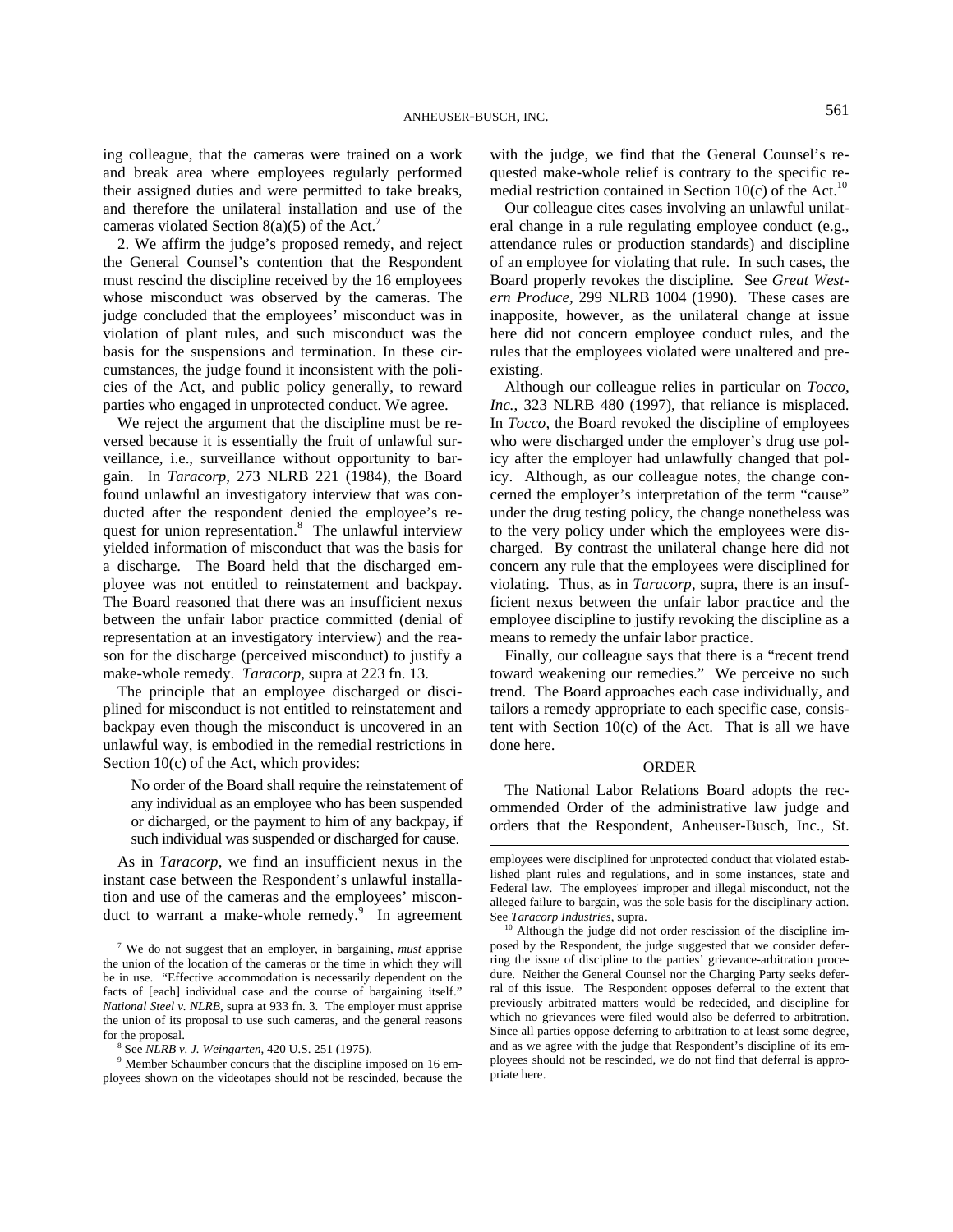Louis, Missouri, its officers, agents, successors, and assigns, shall take the action set forth in the Order as modified.

1. Substitute the attached notice for that of the administrative law judge.

2. Substitute the following for paragraph 1(b).

"1(b) Failing and refusing to respond in a timely fashion to requests for information respecting matters relevant to unit employees."

3. Substitute the following for paragraph 2(b):

"2(b) On request, bargain collectively with the Union by timely furnishing it with the information it requests respecting matters relevant to unit employees."

## MEMBER WALSH, dissenting in part.

I join Chairman Battista in finding that the Respondent violated Section 8(a)(5) and (1) by unilaterally installing and using surveillance cameras in the workplace without giving the Union notice and an opportunity to bargain.<sup>1</sup> However, I dissent from my colleagues' failure to rescind the discipline imposed on 16 employees for conduct discovered solely through use of the unlawfully installed cameras. In order to remedy its unlawful conduct, the Respondent must be ordered to rescind the employees' discipline, expunge the employees' files of any reference to their discipline, make the employees whole, and offer reinstatement to those employees who were discharged.

#### FACTS

The Respondent operates a brewery, and the Union represents the Respondent's brewery and draft employees. In spring  $1998<sup>2</sup>$  during a tour of the Respondent's roof and elevator motors room that was part of a routine inspection, the Respondent found foam pads and cardboard mats, a table, and four chairs. These items led the Respondent to suspect that the room was being used for impermissible purposes, possibly drug activity. The Respondent then installed surveillance cameras on the roof and in the elevator motors room. The Union was not notified of the inspection, the discovery of the items in the elevator motors room, the suspicion of drug use, or the decision to install the cameras.

The camera on the roof became operational on May 17 and remained in place until June 30, when it was removed and surveillance ceased. The camera in the elevator motors room was installed in early June and also remained in place until June 30.

On July 1, the Respondent told the Union for the first time that the Respondent had used the cameras. The Respondent also told the Union that it had reviewed the tapes from the cameras and that a number of employees had been observed engaging in misconduct.

Between July 2 and 7, solely on the basis of information it obtained from observing the surveillance tapes, the Respondent interviewed 18 employees. Prior to the interviews, the Union advised all of these employees that they had already been observed on tape and should be truthful when interviewed.

Sixteen of the 18 employees interviewed were disciplined for misconduct discovered through the surveillance cameras. Five were discharged, four were suspended, and seven were given last-chance agreements and suspensions.

## *Judge's Decision and Recommended Remedy*

The judge found that the Respondent's installation and use of hidden surveillance cameras was a mandatory subject of bargaining. See *Colgate-Palmolive Co.*, 323 NLRB 515 (1997). The judge found that both the rooftop area and the elevator motors room were break or work areas in which employees were permitted to be present. He therefore concluded that the Respondent violated Section 8(a)(5) and (1) by unilaterally installing and using surveillance cameras in those areas. As noted above, I join Chairman Battista in adopting these findings.

To remedy the violation, the judge recommended that the Respondent cease and desist from its unlawful conduct and bargain with the Union, on request, concerning the installation and use of surveillance cameras. The judge denied the General Counsel's request to restore the status quo ante, rescind the discipline, and make the 16 employees whole. My colleagues adopt the judge's recommended remedy. I dissent.

## *Reinstatement and Make-Whole*

# *Relief are the Only Remedies that Will Truly Restore the Status Quo Ante*

Section 10(c) of the Act gives the Board broad discretionary power to fashion remedies to effectuate the Act's policies. See *NLRB v. Seven-Up Bottling Co.,* 344 U.S. 344, 346 (1953). In exercising its authority under Section 10(c), the Board is guided by the principle that remedial orders should "restor[e] the situation, as nearly as possible, to that which would have obtained but for [the unfair labor practice]." *Die Supply Corp.,* 160 NLRB 1326, 1344 (1966) (quoting *Royal Plating and Polishing Co.,* 148 NLRB 545, 548–549 (1964), supplemented 152

 <sup>1</sup> In addition, I agree with my colleagues that the Respondent violated Sec. 8(a)(5) and (1) by failing timely to respond to the Union's October 5, 1998 information request. I further agree with my colleagues that the Respondent did not violate Sec. 8(a)(5) and (1) by failing to respond to the Union's July 2, 1998 oral information request. Finally, I join my colleagues in denying oral argument. 2

All dates are in 1998 unless otherwise specified.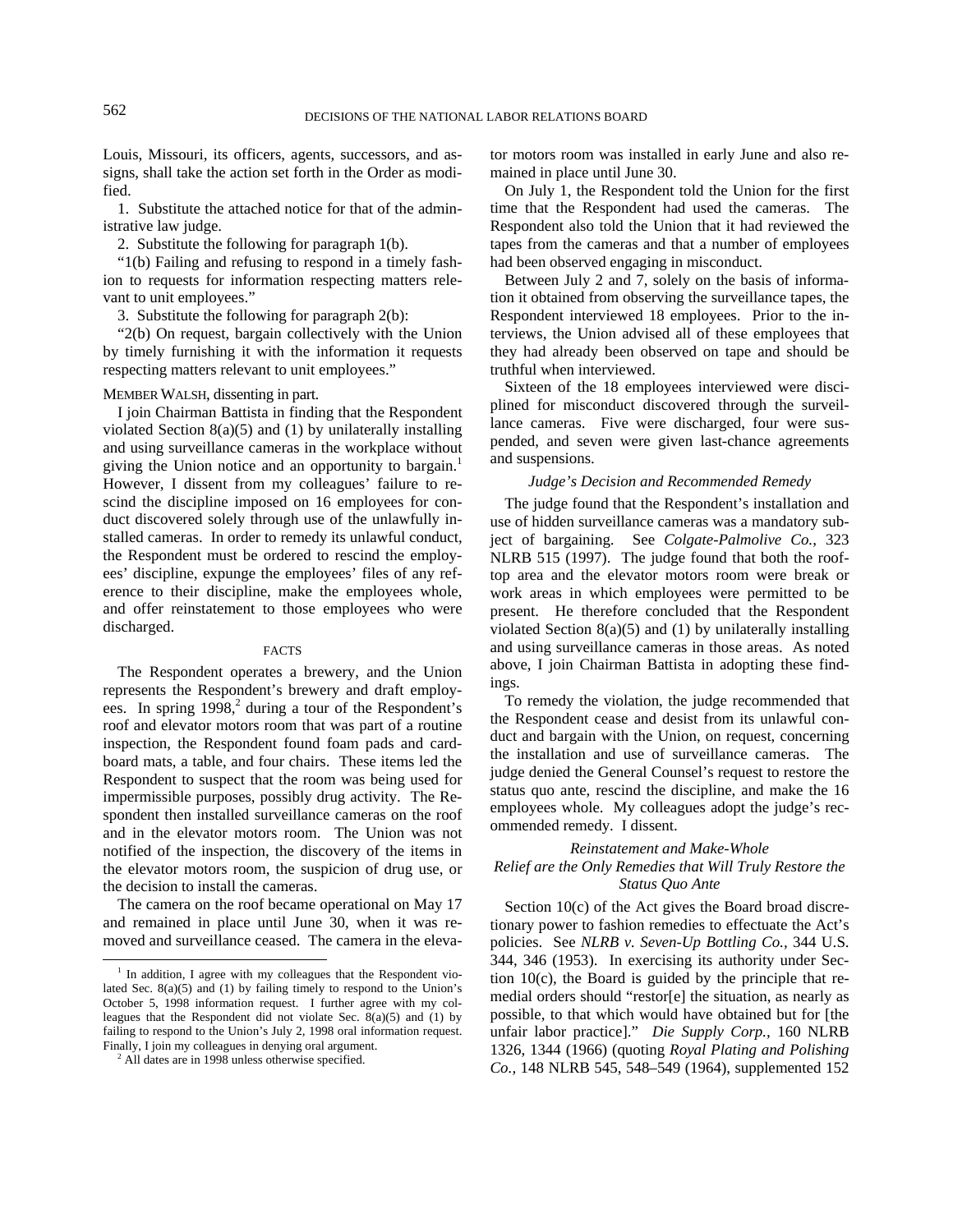NLRB 619 (1965)); see also *Phelps Dodge Corp. v. NLRB,* 313 U.S. 177 (1941). When an employer has violated Section 8(a)(5) and (1) by unilaterally changing terms and conditions of employment, this guiding principle requires restoring the status quo ante and making employees whole for losses suffered as a result of the unlawful unilateral change. See, e.g., *Detroit News, Inc.,* 319 NLRB 262 fn. 1 (1995) ("it is customary to order restoration of the status quo to the extent feasible"); *Martin Marietta Energy Systems*, 316 NLRB 868 fn. 5 (1995) (Board's "traditional remedial requirements" include making employees whole for losses resulting from respondent's unlawful unilateral changes). Thus, pursuant to the Board's standard remedial principles, employees who have been discharged or disciplined as a direct result of an unlawful unilateral change are entitled to be reinstated and made whole. See, e.g., *Great Western Produce*, 299 NLRB 1004, 1006 (1990) (ordering reinstatement and make-whole relief for employees whose discharges resulted from unilaterally implemented policies); see also *Delta Tube & Fabricating Corp.,* 323 NLRB 856, 863 (1997) (ordering respondent to revoke any warnings or discipline issued to employees pursuant to unilaterally implemented drug testing policy); *Storer Communications*, 297 NLRB 296, 299 (1989) (ordering reinstatement and backpay for employee discharged pursuant to unilaterally implemented drug and alcohol policy).<sup>3</sup> By refusing reinstatement and make-whole relief in the present case, my colleagues have unnecessarily denied 16 employees the only truly effective remedy for the Respondent's unfair labor practice.

The Board has ordered reinstatement and make-whole relief under circumstances similar to those present here. See *Tocco, Inc.*, 323 NLRB 480 (1997). In *Tocco*, the employer had a pre-existing drug use policy that allowed it to test employees for "cause." The employer unilaterally changed the policy by interpreting "cause" in a way that differed from past practice. $4$  Applying its new interpretation of "cause," the employer tested employees it ordinarily would not have tested. Three employees who tested positive were discharged. The judge found, and the Board affirmed, that the employer violated Section  $8(a)(5)$  and  $(1)$  by unilaterally changing the policy. The Board's Order required the employer to rescind the unilaterally implemented policy, restore the old policy, and reinstate the discharged employees and make them whole. See id. at 481 fn. 1. Thus, in *Tocco*, the unlawful unilateral change did not alter the respondent's prohibition on drug use or the penalties for violating that prohibition. It altered only the means of detecting drug use. As a result of the unilateral change, the employer discovered drug use that it would not have discovered otherwise. Similarly, in the present case, 16 employees were disciplined or discharged for conduct discovered solely as a result of the Respondent's unfair labor practice. As in *Tocco*, those employees are entitled to reinstatement and make-whole relief.

My colleagues deny that relief. In doing so, they rely on *Taracorp Industries*, 273 NLRB 221 (1984), in which the Board carved out a narrow exception to its traditional reinstatement and make-whole remedy. The Board in *Taracorp* found such a remedy inappropriate in cases involving a Section  $8(a)(1)$  violation of an employee's right to union representation at an investigatory interview. As explained below, *Taracorp* is inapplicable here.

In *Taracorp*, a foreman reported an employee's insubordination to the plant manager. The plant manager then interviewed the employee about the incident. The employee requested union representation during the interview, but the plant manager refused. After the interview, the employee was discharged for insubordination. Pursuant to *NLRB v. J. Weingarten*, 420 U.S. 251 (1975), the Board found that the employer violated Section 8(a)(1) by denying the employee's request for union representation. However, the Board found that a make-whole remedy was inappropriate "for this or any similar *Weingarten* violation." 273 NLRB at 221. The Board found that in *Weingarten* cases there is "not a sufficient nexus between the unfair labor practice committed (denial of representation at an investigatory interview) and the reason for the discharge (perceived misconduct) to justify a make-whole remedy." Id. at 223. Therefore, the Board found that a make-whole remedy would contravene Section 10(c) of the Act, which provides that no Board order shall require reinstatement or backpay to an employee if that employee was suspended or discharged for cause.

My colleagues find that the reason for the discipline in the present case, as in *Taracorp*, was misconduct. Therefore, they find an insufficient nexus between the Respondent's unfair labor practice and the reason for the

<sup>&</sup>lt;sup>3</sup> In *Great Western*, the Board also stated that, as a remedial matter, "a respondent employer may avoid having to reinstate and pay backpay to an employee discharged pursuant to an unlawfully instituted rule or policy if the employer demonstrates that it would have discharged the employee even absent that rule or policy." 299 NLRB at 1006. In the present case, however, the employees were disciplined for conduct that was discovered only through use of the unilaterally installed surveillance cameras. Therefore, the Respondent cannot show that it would have disciplined the employees even absent its unlawful unilateral change.

Previously, the employer had determined "cause" based on evidence of possession or use of drugs by a specific employee. The employer unilaterally changed its interpretation of "cause" by performing a unit-wide drug test on the basis of a concern that the plant's overall safety, efficiency, and production were declining.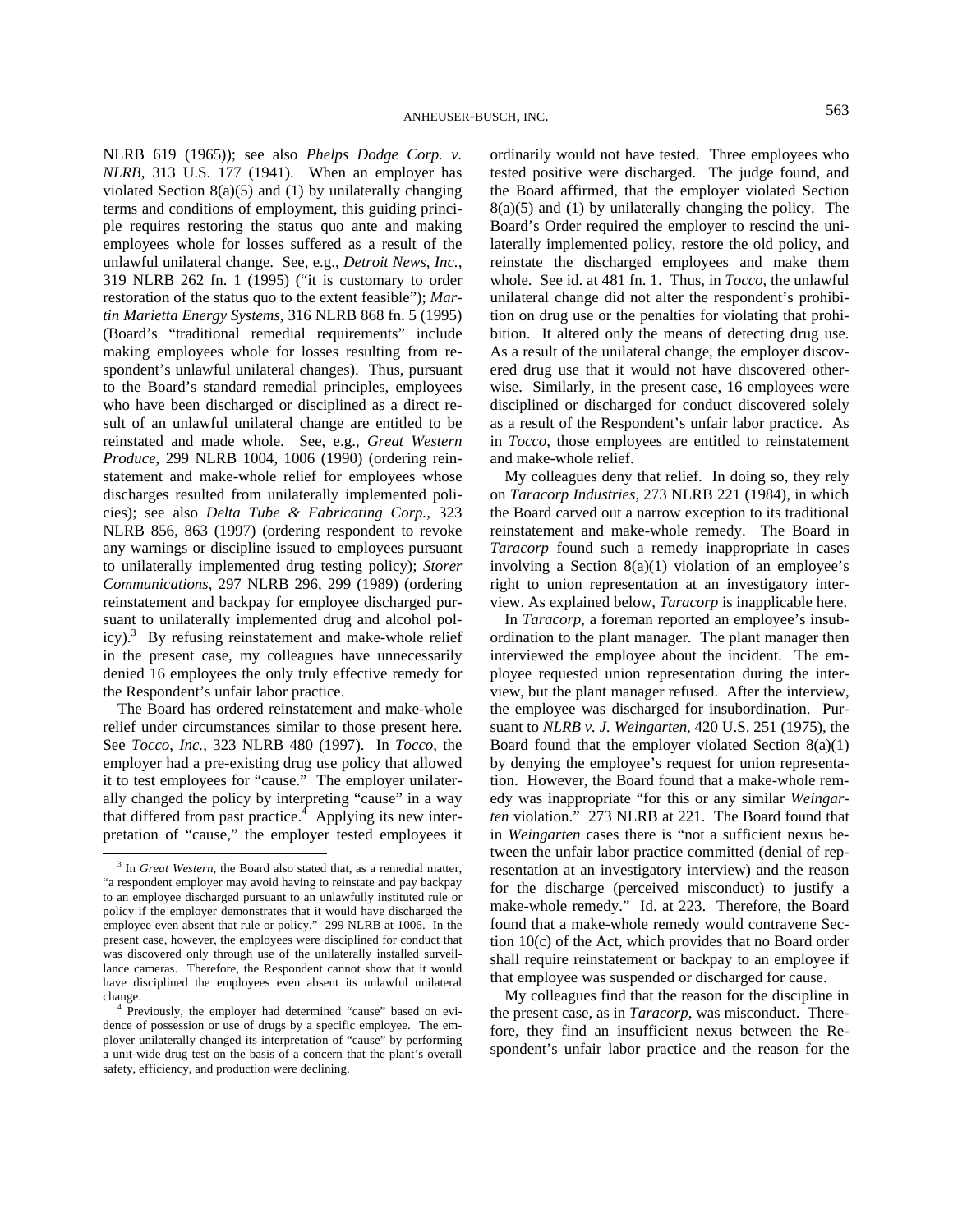discipline to justify make-whole relief without contravening Section  $10(c)$ .<sup>5</sup>

Concededly, the employees' activities discovered through use of the surveillance cameras included misconduct, some of it serious. In the present case, however, there is a nexus between the unlawful unilateral change and the discipline imposed on the employees that was not present in *Taracorp*. In *Taracorp*, as in a typical *Weingarten* case, the employer had knowledge or suspicion of the disciplined employee's wrongdoing before conducting the interview at which the *Weingarten* violation occurred.

Here, in contrast, the Respondent learned of the employees' conduct *solely* through its unfair labor practice. Absent the unlawful installation and use of the cameras, the Respondent had no basis even to question those 16 employees, let alone to discipline them. Under these circumstances, the discipline is a direct result of the Respondent's unfair labor practice, and reinstatement and make-whole relief are appropriate and consistent with Section 10(c). See *Tocco*, supra at 481 fn. 1; *Great Western Produce*, supra at 1006–1007. Therefore, *Taracorp's* narrow exception to reinstatement and makewhole relief does not apply.

Unfortunately, in this case my colleagues have continued a recent trend toward weakening our remedies for unlawful conduct, making them much less effective as a deterrent. See *Georgia Power Co.*, 341 NLRB 577, 578– 579 (2004) (Member Walsh, dissenting) (panel majority requires respondent to show that individual discriminatorily denied a promotion "certainly" would have been promoted before requiring respondent to offer the promotion to the discriminatee). Like that case, the only really effective deterrent in this case would be obtained by applying the fundamental remedial principle that Board orders should "restor[e] the situation, as nearly as possible, to that which would have obtained but for [the unfair labor practice]." *Die Supply*, supra at 1344. The 16 employees in this case were disciplined and discharged solely as a result of the Respondent's unlawful unilateral installation and use of hidden surveillance cameras. Accordingly, I dissent from my colleagues' decision not to order reinstatement and make-whole relief.

## APPENDIX

NOTICE TO EMPLOYEES POSTED BY ORDER OF THE NATIONAL LABOR RELATIONS BOARD An Agency of the United States Government

The National Labor Relations Board has found that we violated Federal labor law and has ordered us to post and obey this notice.

# FEDERAL LAW GIVES YOU THE RIGHT TO

Form, join, or assist a union

Choose representatives to bargain with us on your behalf

Act together with other employees for your benefit and protection

Choose not to engage in any of these protected activities.

WE WILL NOT refuse to bargain collectively with Brewers and Maltsers Local Union No. 6, affiliated with the International Brotherhood of Teamsters over the installation and use of surveillance cameras within our facility and other mandatory subjects of bargaining.

WE WILL NOT refuse to respond in a timely fashion to requests for information respecting matters relevant to unit employees.

WE WILL NOT in any like or related manner interfere with, restrain, or coerce you in the exercise of the rights guaranteed you by Section 7 of the Act.

WE WILL, on request, bargain collectively with the Union as the exclusive bargaining representative of our employees with respect to the installation and use of surveillance cameras within our facility and other mandatory subjects of bargaining.

WE WILL, on request, bargain collectively with the Union as the exclusive bargaining representative of our employees by timely providing them with information relevant to unit employees.

## ANHEUSER-BUSCH, INCORPORATED

*Kathy J. Talbott-Schehl Esq.,* for the General Counsel.

- *Dennis C. Donnelly Esq.,* of St. Louis, Missouri, for the Respondent-Employer.
- *Arthur J. Martin Esq.,* of St. Louis, Missouri, for the Charging Party.

#### DECISION

#### STATEMENT OF THE CASE

BRUCE D. ROSENSTEIN, Administrative Law Judge. This case was tried before me on May 25 and 26, 1999, in St. Louis, Missouri, pursuant to a complaint and notice of hearing (the complaint) issued by the Regional Director for Region 14 of the

 $\frac{1}{\sqrt{5}}$  In raising the specter of Sec. 10(c) of the Act, which prohibits the Board from ordering reinstatement or backpay for any employee who has been discharged "for cause," my colleagues have invoked a statutory red herring that has no application to this case. As explained below, because the discharges in this case directly resulted from the Respondent's unlawful use of the surveillance cameras, it was the Respondent's unlawful conduct that caused the discharges, and thus, Sec. 10(c) of the Act is not implicated.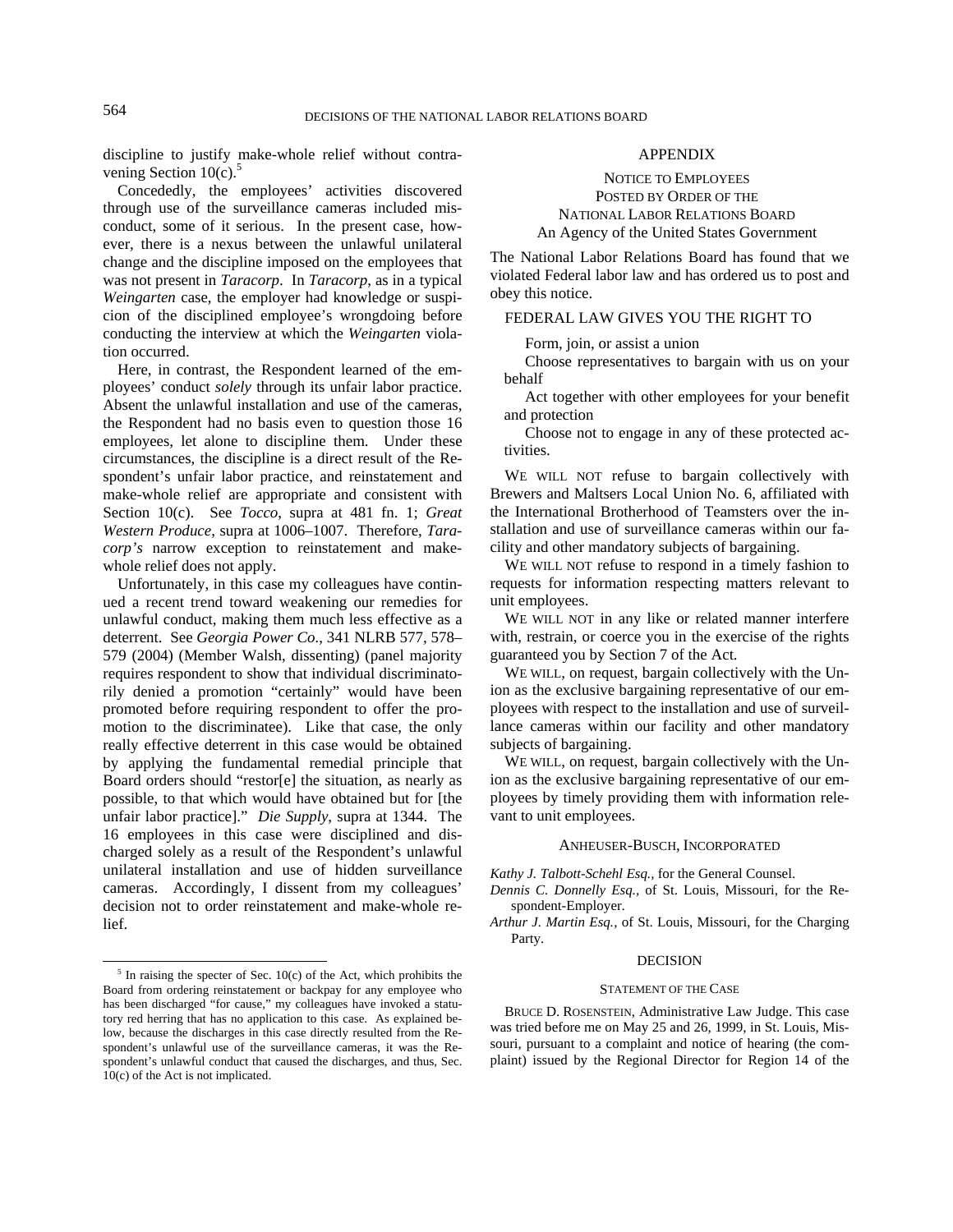National Labor Relations Board on November 23, 1998.<sup>1</sup> The complaint was subsequently amended on May 18, 1999. $^2$  The complaint, based on an original and amended charge filed by Brewers and Maltsters Local Union No. 6, affiliated with International Brotherhood of Teamsters (the Charging Party or Union), alleges that Anheuser-Busch, Incorporated (the Respondent or Employer), has engaged in certain violations of Section 8(a)(1) and (5) of the National Labor Relations Act (the Act).

The Respondent filed a timely answer to the complaint denying that it had committed any violations of the Act.

#### Issues

The complaint alleges that the Respondent installed hidden surveillance cameras in the elevator motors room atop Stockhouse 16 without prior notice to the Union and without affording the Union an opportunity to bargain with the Respondent concerning this conduct and the effects of the conduct. Additionally, the complaint alleges that the Respondent failed and refused to furnish the Union information requested by it on June 30 and October 5. Lastly, the complaint alleges that the Respondent disciplined 16 employees based on information obtained from the use of the hidden surveillance cameras.

On the entire record, including my observation of the demeanor of the witnesses, and after considering the briefs filed by the General Counsel, Charging Party, and the Respondent, I make the following

#### FINDINGS OF FACT

#### I. JURISDICTION

The Respondent is a corporation engaged in the brewing of beer, with an office and place of business in St. Louis, Missouri, where it annually purchases and receives goods valued in excess of \$50,000 directly from points outside the State of Missouri and has sold and shipped from its facility goods valued in excess of \$50,000 directly to points outside the State of Missouri. The Respondent admits, and I find, that it is an employer engaged in commerce within the meaning of Section 2(2), (6), and (7) of the Act and that the Union is a labor organization within the meaning of Section 2(5) of the Act.

## II. ALLEGED UNFAIR LABOR PRACTICES

#### *A. Background*

Since about 1948 and at all material times, the Union has been designated as the exclusive collective-bargaining representative of the brewery and draft employees and has been recognized by Respondent. This recognition has been embodied in successive collective-bargaining agreements, the most recent of which expired by its terms on February 28. The parties' mutually agreed to extend the agreement for 1 month while they continued to negotiate in an effort to reach a new collective-bargaining agreement. In March 1998, Respondent proffered a final contract offer to the Union that was initially rejected by the membership. A number of lengthy clarification sessions were held between the parties to discuss the agreement but the union membership ultimately rejected the Respondent's final contract offer in July 1998. Accordingly, the Respondent implemented its final contract offer on September 22.

At all material times Mel Harris held the position of assistant brewmaster, David Mulherin served as human resource manager, and William Daugherty is captain of security for Respondent.

### *B. Facts*

Respondent anticipated a strike by its employees and began photographing its facility and equipment in late April and early May 1998, since it feared that sabotage might occur. During a routine inspection of the Brewhouse area by one of Respondent's supervisors that included a tour of the elevator motors room atop Stockhouse  $16<sup>3</sup>$  several six-foot foam pads, hidden in the panel doors which house the elevators' electrical system, were discovered. Also found, were cardboard mats of a corresponding size, as well as a table and four chairs. The supervisor apprised Assistant Brewmaster Harris of his discovery who in turn notified Daugherty in security. After a tour of the penthouse, Daugherty concluded that the presence of these articles suggested that persons were using the room for reasons inconsistent with any work assignment and possibly illegal drug activity might be ongoing. Thereafter, a decision was made to install a camera on the roof inorder to determine who was entering and exiting the penthouse. Accordingly, a technical system outside consultant was retained to erect a hidden surveillance camera in a metal box that was pointed in the direction of the penthouse stairwell leading to the entrance of the elevator motors room. This surveillance camera became operational on May 17 and remained in place until June 30, when it was removed and the surveillance ceased. The camera ran 24 hours a day, 7 days a week. In early June 1998, a second surveillance camera was installed in the interior of the elevator motors room and also remained in place until June 30. Respondent reviewed 30 to 40 hours of tape and determined that 16 employees violated a number of policies, practices, and plant work rules including being at remote areas of the brewery and inhaling or otherwise consuming unlawful drugs.

On July 1, Harris invited Union Secretary-Treasurer Ed Polster to meet in his office. During the meeting, Harris apprised Polster, for the first time, about the installation of the surveillance cameras and that a number of employees were observed on the tapes engaging in prohibitive conduct. Polster strenuously objected to not being informed in advance of the installa-

 <sup>1</sup> All dates are in 1998 unless otherwise indicated.

 $2^2$  Over the objection of the Respondent, I permitted the amendment of the complaint to add the allegation that on June 30, the Union orally requested information about other hidden cameras, and by letter dated October 5, the Union requested certain items of information. As the amendment is closely related to the underlying issues in the case and the information was needed to properly investigate the grievance and prepare for arbitration for employee Lowell Puryear, it was just and proper to permit the General Counsel to amend the complaint.

<sup>&</sup>lt;sup>3</sup> The elevator motors room or the penthouse is located atop the roof on the eighth floor of Stockhouse 16, where the brewing and fermenting of beer occurs. To reach the penthouse, an individual exits onto the roof of the eighth floor and walks to a flight of stairs that leads directly to the elevator motors room. Inside the penthouse is a small room that houses the electrical motors and systems that operate the north and south elevators for Stockhouse 16.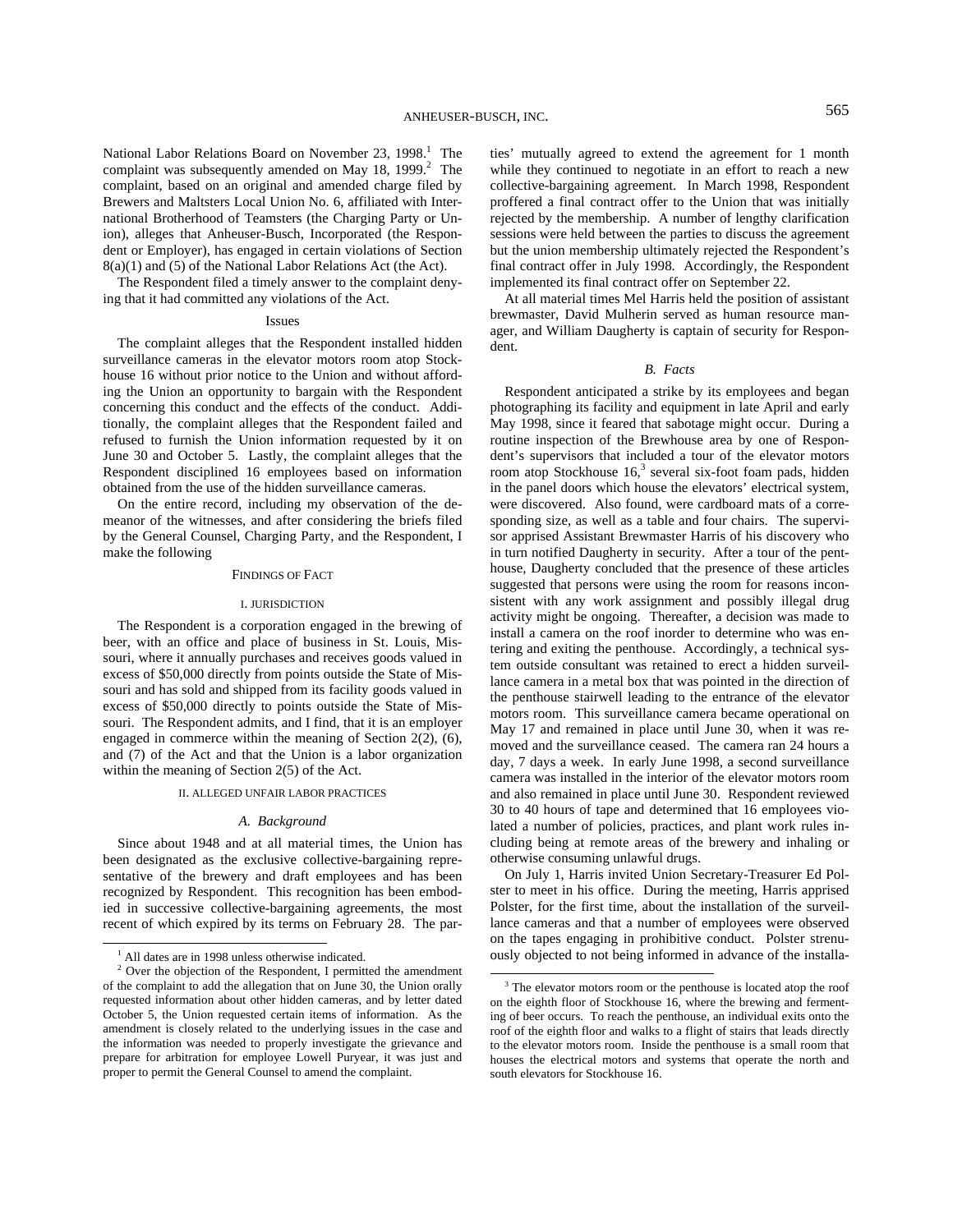tion of the surveillance cameras and was of the opinion that if the Union was informed before the installation, that the underlying issue could have been worked out. Harris told Polster that there was no obligation to bargain about this issue and he planned on scheduling meetings with the 16 employees observed on tape, to which he anticipated that various degrees of discipline would be forthcoming.<sup>4</sup>

On July 2, the first employee investigatory meeting was held in Mulherin's office. In addition to Mulherin and Harris, alternate steward, Don Furrer and Polster, attended on behalf of the Union. Polster again asked why the Union was not notified in advance about the installation of the surveillance cameras and Mulherin replied, "that it was a matter for corporate security." Furrer asked, "whether there were hidden cameras anywhere else," and Mulherin replied, "that there are no others that we were aware of."

By letter dated October 5, the Union requested 14 items of information in connection with the scheduled arbitration of employee Lowell Puryear (GC Exh. 3). By letter dated October 22, the Respondent provided certain information in response to the Union's request. In regard to items 11 through 14, the Respondent apprised the Union that it is still in the process of determining whether there is any additional information responsive to that request (GC Exh. 4). The Respondent provided additional information responsive to items 11 through 14 on May 25, 1999, the first day of the subject hearing.

## *C. Analysis and Conclusions*

#### 1. The surveillance cameras

The General Counsel alleges in paragraph 6 of the complaint that the Respondent installed hidden surveillance cameras in the elevator motors room atop Stockhouse 16, without prior notice to the Union and without affording the Union an opportunity to bargain with respect to the conduct and the effects of the conduct.

The Respondent argues that the subject of the installation of hidden surveillance cameras is not a mandatory subject of bargaining as the situs of installation is not a designated work or break area. Therefore, it opines that there was no obligation to notify the Union in advance of the surveillance camera installation or to engage in collective-bargaining negotiations. Respondent further argues that the elevator motors room is a remote location atop the roof of Stockhouse 16 and is a restricted area limited only to employees who are assigned to lock out and tag out the elevator operating system. Indeed, there is a sign on the elevator motor operations door that states "Warning Equipment Inside, Starts Automatically, Danger, Authorized Personnel Only."

There is no dispute that two hidden surveillance cameras were installed without advance notice to the Union and without an opportunity for the Union to request negotiations. Indeed, Mulherin testified that he did not notify the Union on or before May 17, when the first surveillance camera was installed on the eighth floor roof of Stockhouse 16. The Board in *Colgate-Palmolive Co., 323 NLRB 515 (1997), has addressed this issue* and held that an employer's installation and use of hidden surveillance cameras is a mandatory subject of bargaining. It is a matter germane to the working environment and not among those managerial decisions that lie at the core of entrepreneurial control. The Board further found that the installation of surveillance cameras is analogous to physical exams, drug/alcohol testing requirements, and polygraph testing, all of which are employer investigatory tools or methods to ascertain whether any employees engaged in misconduct and all of which are mandatory subjects of bargaining. In that case, the Board held that since the installation and use of cameras has the potential to affect employees continued employment whose actions are being monitored, the use of cameras in a restroom and fitness center raised privacy concerns that add to the potential effect on employees working conditions.

The Respondent defends its conduct on the basis that the roof on the eighth floor atop Stockhouse 16 is not a defined break area and the elevator motors room is not a work area or a designated break area. Contrary to this argument, I find for the following reasons that both the eighth floor roof area atop Stockhouse 16 and the elevator motors room are break and/or work areas in which employees are permitted to be present.

The evidence establishes that employees at the Respondent are not required to take fixed lunches or breaks. Likewise, no permission is required from a supervisor to take lunch or engage in a break. The parties' past practice permits that the lunch break may be taken between the 4th and 5th hour of the workday. Polster credibly testified that while there are designated lunch and break areas such as the locker rooms in Building 174, the picnic area in the alley between Stockhouse 14 and 16 and the breakroom behind the control room on the fifth floor of Stockhouse  $16<sup>5</sup>$  other areas have routinely been used by employees for break and lunch areas. In this regard, due to the cool temperatures on floors one to five and the warm temperatures on floors six to ten of Stockhouse 16, a longtime practice has developed that employees go out on the fire escapes or the roofs of the upper floors (roofs on floors six, seven, and eight of Stockhouse 16) to take a break or smoke a cigarette. Indeed, employees Kenkel, Furrer, Renderer, Bradshaw, and Wiese all

 <sup>4</sup> Between July 2 and August 1998, 16 employees were disciplined. Employees' Don Graul, Elijah Johnson, Keith Kasal, William "Mike" Koob, and Lowell "Greg" Puryear were discharged. Employees Ray Reiser, Gary Sabourin, Tim Schnurbusch, and Charlie Zalavdek were suspended and employees James Ahlemeyer, Fred Bishop, Fred Duing, Dennis Meyer, Bob Piva, Ed Sabourin, and Gary Wuertz were issued a last chance agreement (R. Exhs. 19–34). The Union filed individual grievances on behalf of all the employees and the parties' proceeded to arbitration on three of the discharge grievances involving employees Graul, Johnson, and Puryear. Each of the three arbitrators independently issued decisions sustaining the discharges (R. Exhs. 19, 20, and 23). It was further agreed by the parties to defer the remaining twodischarge arbitrations until the completion of the subject unfair labor practice case. In each of the three cases that proceeded to arbitration, the refusal to bargain issue was not addressed. Rather, each of the arbitrators deferred to the Board's jurisdiction concerning this matter.

<sup>&</sup>lt;sup>5</sup> Between May 17 and June 30, the breakroom on the fifth floor was being remodeled and was not available for employee use. Although the breakroom is available for all employees working in Stockhouse 16, the control room employees mainly use it. Smoking is not permitted in the fifth floor breakroom or in the locker breakroom in Building 174.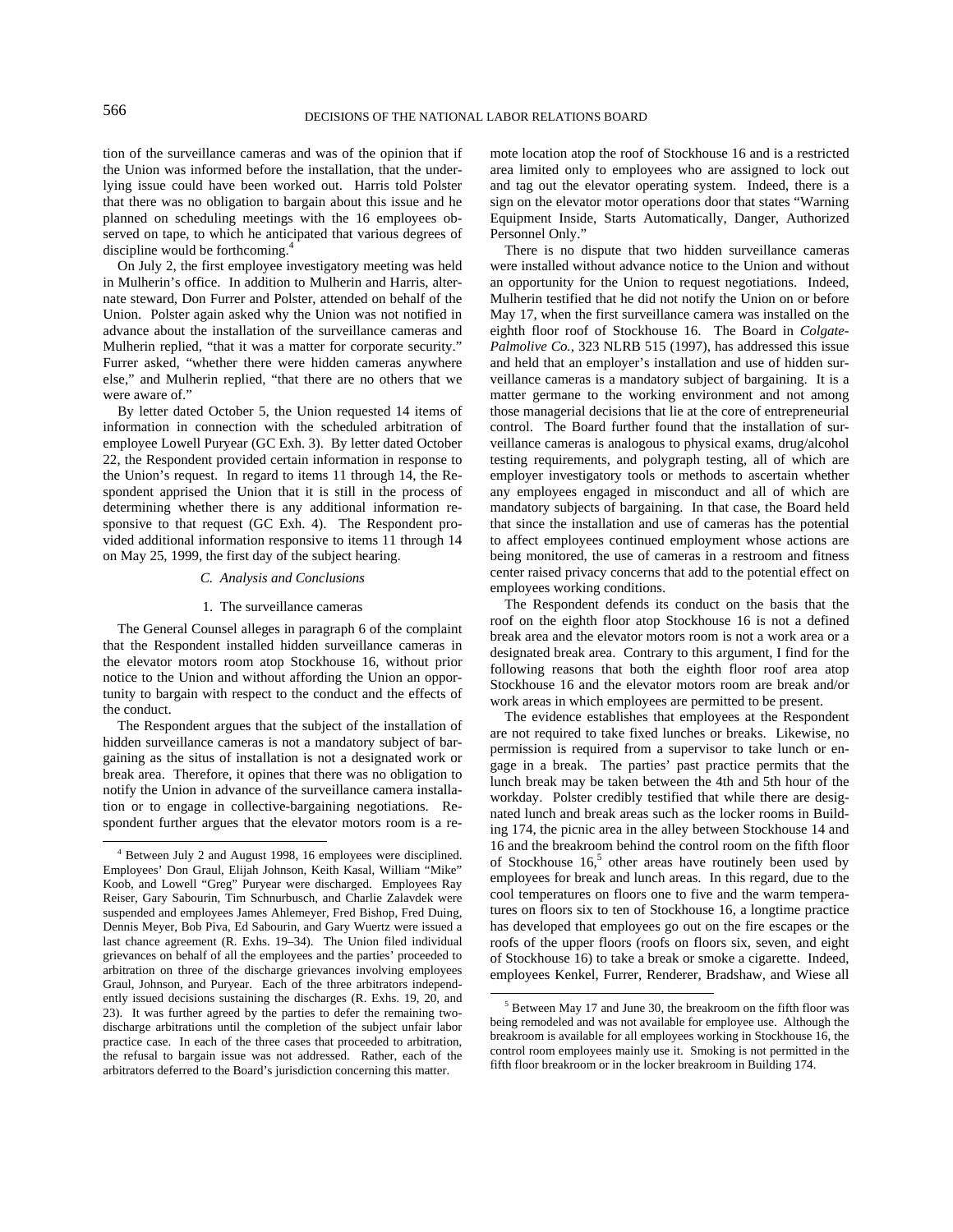credibly testified that they have regularly taken their breaks on the roofs of Stockhouse 16 without any prohibition from Respondent. Likewise, several of these individuals testified that on occasion, supervisors of Respondent have also used the roof areas to take their break. The evidence also establishes that the roofs on Stockhouse 16, including the eighth floor roof, have been used by employees and their families on the July 4 holiday to watch local air shows and the fireworks. Moreover, Harris testified that there is no sign on the doors exiting to the roof area prohibiting employees from taking their breaks on the roofs, that employees often use the roofs of Stockhouse 16 to take breaks and smoke cigarettes and he has never given any instructions to employees or posted notices that employees were not to go out on the Stockhouse roofs. Lastly, a number of employees credibly testified that trash receptacles are provided on each roof of Stockhouse 16, and they have been assigned the job of cleaning the roof top areas.

Under these circumstances, and contrary to Respondent's argument, I conclude that the roof areas have become designated break areas, and when Respondent unilaterally installed a hidden surveillance camera on the roof of the eighth floor of Stockhouse 16, without notifying the Union and giving it an opportunity to negotiate, Section  $8(a)(1)$  and  $(5)$  of the Act has been violated.<sup>6</sup> Indeed, I find that the installation of the hidden surveillance camera on the eighth floor roof is not unlike the installation of a camera in the fitness room, as found violative by the Board in *Colgate-Palmolive.* 

In regard to the installation of the hidden surveillance camera in the interior of the elevator motors room, I also find that this was violative of the Act for the following reasons. Kenkel credibly testified that the lockout and tagout procedure for the elevator control system in the eighth floor penthouse has been in effect for at least the last  $8 \text{ years.}^7$  For this purpose, employees represented by the Union have regularly been assigned this job at least once a month for 1-hour per day (GC Exh. 17). On occasion, employees have been disciplined for failing to complete the procedure. Indeed, the tapes compiled by the two surveillance cameras, revealed that employees Bradshaw and Wiese were observed completing this assignment on May 25, and were not disciplined for their actions. Moreover, the Respondent has issued no instructions, either orally or in writing, prohibiting employees from going into the unlocked elevator motors room or ever told employees that the room could not be used as a break area. Under these circumstances, I conclude

that the elevator motors room is a designated work area used at least once a month by employees to complete work assignments. Therefore, when Respondent unilaterally installed a surveillance camera in the interior of the elevator motors room without negotiating with the Union, it violated Section 8(a)(1) and (5) of the Act. Likewise, I find that since the Respondent never issued any instructions to employees that the unlocked elevator motors room could not be used as a break area, it became an extension of the roof area.<sup>8</sup>

## 2. Requests for information

The General Counsel, in paragraph  $7(A)$  of the amendment to the complaint alleges since about June 30, the Union orally requested that Respondent furnish the Union with information about whether other hidden cameras had been or might be installed throughout the Brewery complex that might surveil bargaining unit employees.

The evidence establishes that in the July 2 meeting attended by Harris, Mulherin, Polster, and Furrer, the Union orally asked whether there were other hidden surveillance cameras. I find that Mulherin immediately responded to this question by stating that, "there are no others that we are aware of."

Under these circumstances, I find that the Respondent did respond orally to the request for information raised by the Union at the July 2 meeting. Therefore, I conclude that the Respondent did not violate the Act as alleged by the General Counsel in paragraph 7(A) of the complaint.

The General Counsel further alleges in paragraph 7(B) of the complaint that since October 5, the Union, by letter requested that Respondent furnish the Union with information concerning documents related to or reflecting any monitoring of bargaining unit employees in the Brewery complex by any electronic, photographic or remote means, and any documents related to or reflecting any surveillance of bargaining unit employees in the St. Louis Brewery complex.

The evidence discloses that in its October 5 letter, the Union requested 14 items of information in order to carry out its responsibility under the parties' collective-bargaining agreement and to properly prepare a grievance concerning the discipline of a bargaining unit employee. By letter dated October 22, the Respondent replied to the Union's requests for information for items 1 through 10. In regard to items 11 through 14, while the Respondent provided certain information, it stated in the letter that it is still in the process of determining whether there is any additional information responsive to request numbers 11 through 14. The allegations alleged in paragraph 7(B) of the complaint parallel items 12 and 13 in the October 5 letter. It was not until May 25, 1999, on the first day of the hearing, that the Respondent provided the Union with the information responsive to items 12 and 13 in the October 5 letter.

 <sup>6</sup> Contrary to Respondent's argument that the first surveillance camera solely was focused on the stairway leading to the penthouse, the testimony disclosed that the camera filmed employees entering the stairwell and the area behind and around the stairwell. Indeed, the camera filmed employee's Vince Salih and Bobby Arnold while they were on the roof, but they were not disciplined because Harris did not believe they had done anything wrong. Thus, contrary to the Respondent's reliance on the finding by the administrative law judge in *Quazite Corp.,* 315 NLRB 1068, 1076 (1991), employees in the subject case were being monitored as they went about their daily tasks in the workplace.

As part of the lockout and tagout procedure, employees shut down the elevators in order to clean out the basement elevator pits, shafts, and cabs.

 $\frac{1}{8}$  As found by Arbitrator Malamud, employee Lowell Puryear credibly testified that when he worked on the labor gang and was assigned to Stockhouse 16, he took breaks in the elevator penthouse (E. Exh. 23, item E). The arbitrator further found that the roof area is frequently used by employees who want to take a breather to smoke a cigarette or to warm up and that the elevator penthouse is not an area that was off limits to employees.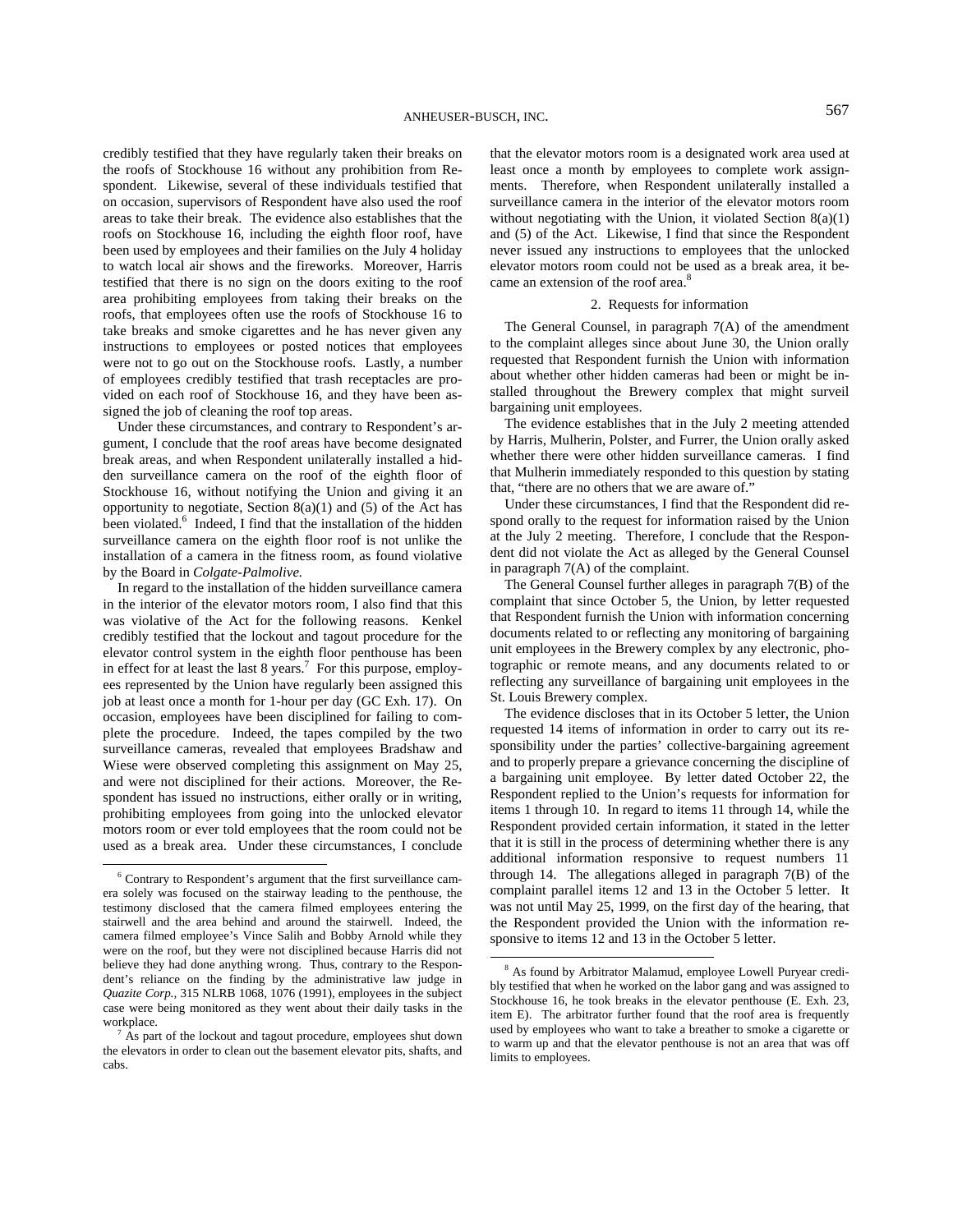The obligation under Section  $8(a)(1)$  and  $(5)$  of the Act on the part of an employer to supply the statutory bargaining agent with relevant information concerning matters to be negotiated is well and long established. *NLRB v. Truitt Mfg. Co.,* 351 U.S. 149 (1956). Unreasonable delay in furnishing such information is as much a violation of the Act as a refusal to furnish any information at all. *Bundy Corp.* 292 NLRB 671 (1989) (violation of Act to ignore or delay supplying the Union with necessary information for 2-1/2 months).

In the subject case, the Respondent's approximately 8-month delay in providing items 12 and 13 is unreasonable and contravenes the principles of collective bargaining. Respondent offered no credible excuse in the record for its delay in providing the requested information.

Under these circumstances, I find by failing to provide the Union the information in a timely fashion, Respondent violated Section  $8(a)(1)$  and  $(5)$  of the Act.

## 2. The discipline

The General Counsel alleges in paragraph 8 of the complaint that since about July 1, Respondent has disciplined 16 employees, based on information obtained from the use of the hidden surveillance cameras. As part of the remedy for refusing to give advance notice to the Union and negotiate over the unilateral installation of the surveillance cameras, the General Counsel seeks to rescind all of the discipline visited on the 16 employees.

To support this argument, the General Counsel relies on cases cited in its posthearing brief<sup>9</sup> and *Tocco, Inc.*, 323 NLRB 480 (1997), wherein the Board held that by changing its drug testing policy and testing employees that resulted in the discharge of three unit employees without notifying and bargaining with the Union, the Employer violated Section  $8(a)(1)$  and (5) of the Act. As part of the remedy for the unfair labor practices, the Board ordered the three employees to be reinstated and made whole for any loss of earnings and other benefits suffered as a result of being discharged pursuant to the unlawfully implemented drug testing policy.

The Respondent initially argues that prior to the filing of the subject unfair labor practice charges in September 1998, the Union filed 16 individual grievances under the parties' collective-bargaining agreement challenging the discipline that was visited on each of the employees. Three of the 16 grievances involving employees Graul, Johnson, and Puryear were arbitrated and independent decisions were rendered by three separate arbitrators (R. Exhs. 19, 20, and 23). The remaining twodischarge arbitrations have been deferred by agreement of the parties until the completion of the subject unfair labor practice case.

Although the Respondent has not specifically requested that the discipline portion of the subject case be deferred under the Board's *Dubo* and *Spielberg* policies,<sup>10</sup> I am of the opinion that the Board should consider such a procedure. Here, the three arbitrators refused to address the refusal to bargain issues concerning the installation of the surveillance cameras and the refusal to provide information allegations, instead deferring to the Board's jurisdiction. Rather, the sole issue presented to the arbitrators was whether the discipline imposed on the three discharged employees was just and proper under the parties' agreement and under established plant rules, regulations, and policies in effect prior to the alleged misconduct. The Charging Party, herein, made an election prior to the filing of the subject unfair labor practice charges and should be compelled to proceed in that forum rather then receiving two bites of the apple.

The Respondent further argues, relying on the Board's decision in *Taracorp Industries,* 273 NLRB 221 (1984), and in effect based on cases such as *Marshall Durbin Poultry Co.,* 310 NLRB 68 (1993), enfd. in relevant part 39 F.3d 1312 (5th Cir. 1994), and *John Cuneo, Inc.* 298 NLRB 856, 857 (1990), that if an employer satisfies its burden of establishing that the discriminatee engaged in unprotected conduct for which the employer would have discharged any employee, reinstatement is not ordered and backpay is terminated on the date that the employer first acquired knowledge of the misconduct. Here, the Respondent learned of the unprotected conduct between May 17 and June 30, pursuant to the tapes made by the hidden surveillance cameras. Thus, Respondent opines, that not only is reinstatement inappropriate, but backpay is also not warranted as knowledge of the unprotected conduct was obtained prior to the effectuation of the discipline on the 16 employees.

In my opinion, the Respondent's argument has merit. Thus, it is not consistent with the policies of the Act or public policy generally to reward such parties who engage in unprotected conduct. In the subject case, the Respondent has established plant rules prohibiting employees to be away from their work area for extended periods of time and written policies and prohibitions against employees using drugs on the premises. $11$  In my view, the conduct engaged in by the 16 employees violated established plant rules and regulations and should not be undone solely because the Respondent did not notify or engage in negotiations with the Union prior to the installation of the surveillance cameras. In this regard, when an employee brings drugs to the workplace, the employee expands the problem to other employees and violates the Employer's rules and policies against drug use in the workplace.

The logic of this argument is also not unlike the Board's holding in *Taracorp,* where it held that Section 10(c) of the Act precludes an order reinstating an employee who was discharged for insubordination notwithstanding the fact that the employer violated the employee's *Weingarten* rights prior to the discharge. Here, the alleged failure to bargain allegation like the alleged *Weingarten* violation, is not itself the basis for the disciplinary action visited on the employees. Rather, the illegal misconduct engaged in by the employees caused their terminations or suspensions. Consequently, because the discipline was based on "just cause," Section 10(c) of the Act prohibits the

<sup>&</sup>lt;sup>9</sup> See pp. 35 and 36 of the General Counsel's posthearing brief.

<sup>10</sup> *Dubo Mfg. Corp.,* 142 NLRB 431 (1963), 148 NLRB 1114 (1964), enfd. 353 F.2d 157 (6th Cir. 1965), and *Spielberg Mfg. Corp.,*  112 NLRB 1080 (1955).

<sup>&</sup>lt;sup>11</sup> In February 1996, Respondent rewrote its drug abuse policy. It was distributed to all employees and training sessions were held to explain the policy. Employees were informed that anyone violating the policy is subject to disciplinary action, up to and including termination (R. Exh. 11).